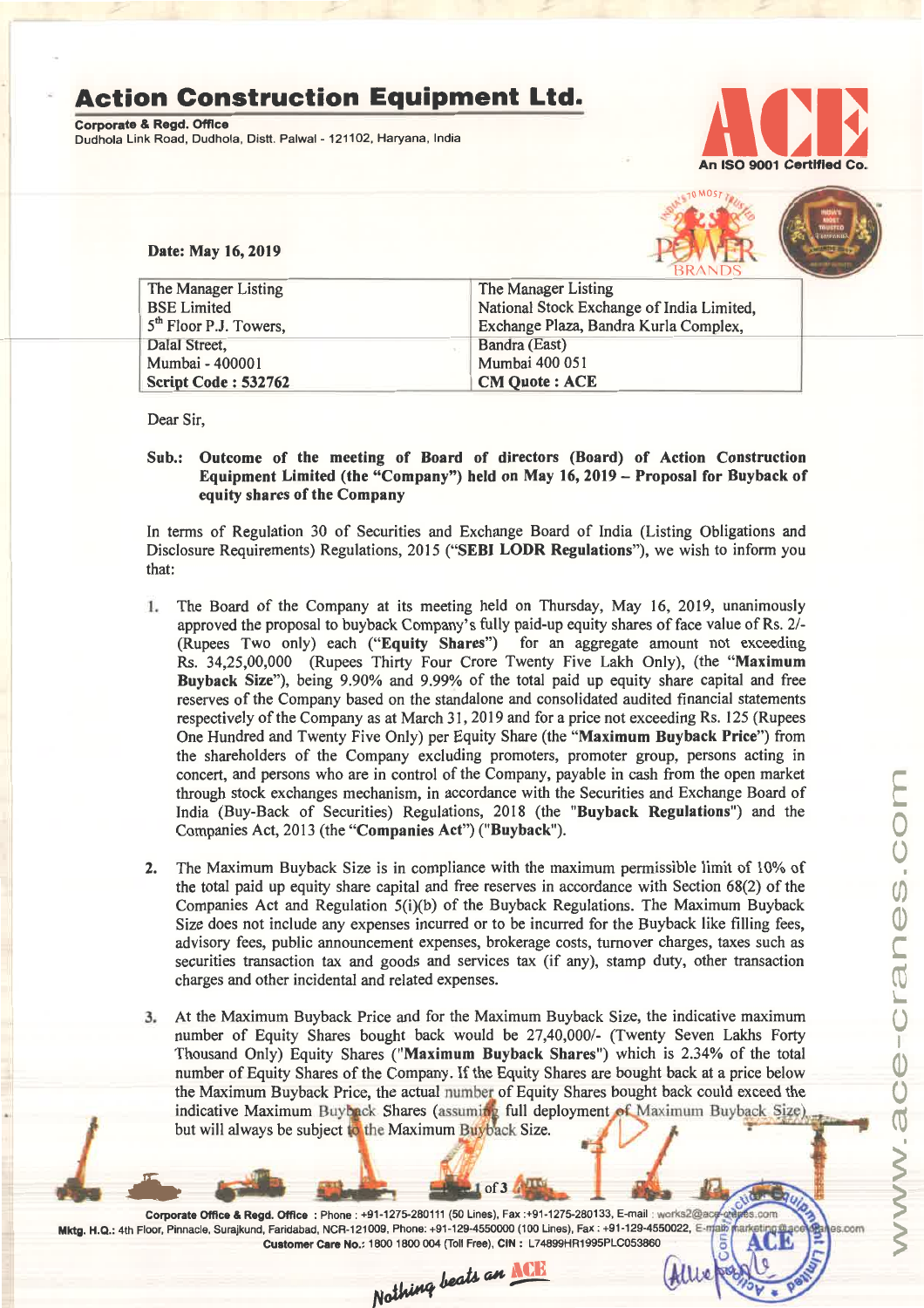- 4. The public announcement setting out the process, timelines and other requisite details will be released in due course in accordance with the Buyback Regulations. The dates of the Buyback offer will be mentioned in the public announcement. The Company has formed a Buyback committee to do all such acts, deeds, matters and things as it may, in its absolute discretion, deem necessary, expedient, usual or proper in connection with the Buyback.
- 5. The pre and post Buyback shareholding pattern of the Company as on May 10, 2019 is enclosed as Annexure  $-A$ .
- 6. The above information will be also made available on the website of the Company: www.acecranes.com

The Meeting of the Board of Directors commenced at 01:30 p.m. and concluded at  $-3:45...$ p.m.

Kindly take the above on record.

Thanking you.

Yours faithfully, **For Action Construction Equipment Limited** 

Allewand 9

**Anil Kumar** Company Secretary & Compliance Officer